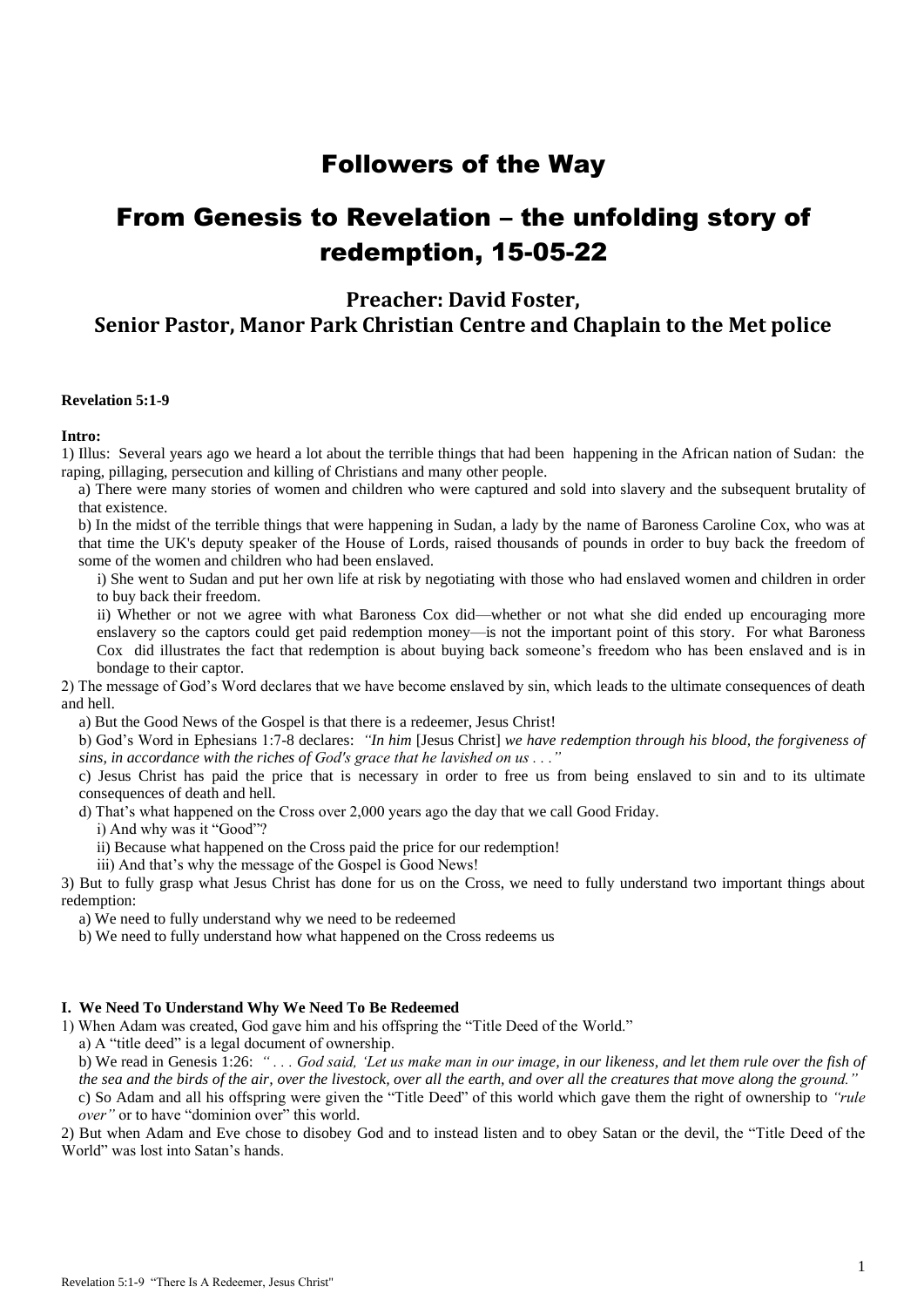a) We find proof of this when Jesus was tempted by Satan at the beginning of His ministry. We read in Matthew 4:8-9: *" . . . the devil took him to a very high mountain and showed him all the kingdoms of the world and their splendour. 'All this I will give you,' he said, 'if you will bow down and worship me.'"*

b) So *"the devil"* now had the right of ownership to *"rule over"* this world.

c) Why did Adam and Eve lose the "Title Deed of the World" into Satan's hands?

i) God's law states that we become slaves to the one whom we choose to obey: Romans 6:16: *"Don't you know that when you offer yourselves to someone to obey him as slaves, you are slaves to the one whom you obey--whether you are slaves to sin, which leads to death, or to obedience, which leads to righteousness?"*

ii) And Adam and Eve chose to disobey God and to obey Satan when they yielded to the devil's temptation to *"eat from the tree of the the knowledge of good and evil"* in the Garden of Eden.

iii) So in becoming slaves of Satan, all their property—the "Title Deed of the World" with their right of ownership to *"rule over"* or to have "dominion over" this world—became Satan's as well!

3) But in the Old Testament, we find that God's law stated that when any property was lost or sold, a copy of the original title deed, which consisted of a scroll that was rolled up and sealed, was placed in the temple for safe keeping.

a) The conditions of use that were attached to that piece of property were written on a scroll and became a legal document, or title deed.

i) Eg: The original 1893 title deed of this church property states the conditions of use—that a only a church with certain kind of doctrinal beliefs has the right of use of this property.

aa) MPCC does not own this property.

bb) The London Baptist Property Board are the Holding Trustees who have the original 1893 title deed to this property in their possession.

ii) As the conditions of use were written on the scroll—on the "Title Deed of the World"—it was rolled up and sealed with wax and stamped with the seal of the original owner. And then the next set of conditions of use were written down and then it was rolled up and sealed again.

iii) When Adam and Eve lost the "Title Deed of the World" into Satan's hands, the conditions by which the world was supposed to be ruled or governed were written down on that scroll. Illus: The conditions written on the scroll:

aa) The world was to be ruled over with righteousness and justice.

bb) The world was to be ruled over in love and in peace.

cc) The world was to be ruled over without prejudice.

b) But the law also stated that the original owners or their nearest relative had the right to buy back or to redeem the property that had been lost or sold. We read in Leviticus 25:25: *"If one of your countrymen becomes poor and sells some of his property, his nearest relative is to come and redeem what his countryman has sold."*

i) On the outside of the sealed up scroll, the necessary price that was required in order to buy back or to redeem that property was written down.

ii) Since the "Title Deed of the World" was lost through the disobedience of Adam and Eve, it could only be bought back or redeemed by paying the price or making compensation or atonement for that sinful disobedience!

iii) And God declared that the price or compensation or atonement for sinful disobedience could only be paid through a sacrifice of blood.

iv) God's Word in Leviticus 17:11 declares: *"For the life of a creature is in the blood, and I have given it to you to make atonement for yourselves on the altar; it is the blood that makes atonement for one's life."*

v) So the requirement for the redemption of the "Title Deed of the World" that had been lost into the devil's hands as a consequence of Adam's and Eve's disobedience was this—Hebrews 9:22 declares: *"Without the shedding of blood there is no forgiveness."*

vi) Illus: A scroll: The "Price of Redemption for the Title Deed of the World" was "Compensation or Atonement must be made for disobedience through a sacrifice of blood"

c) When Adam and Eve lost the "Title Deed of the World" into the hands of Satan, the Lord put a sealed copy of it in His heavenly temple for safe keeping.

d) When any property was lost or sold, a copy of the original title deed was placed in the temple for safe keeping but an unsealed copy of the scroll was available for anyone to see and examine the conditions of use connected to the property.

e) Eg: We have an example of this in the Book of Jeremiah, when the Prophet Jeremiah bought back or redeemed a piece of property: Jeremiah 32:8-14

4) So to fully grasp what Jesus Christ has done for us on the Cross, we need to fully understand why we need to be redeemed. But we also need to fullly understand how what happened on the Cross redeems us.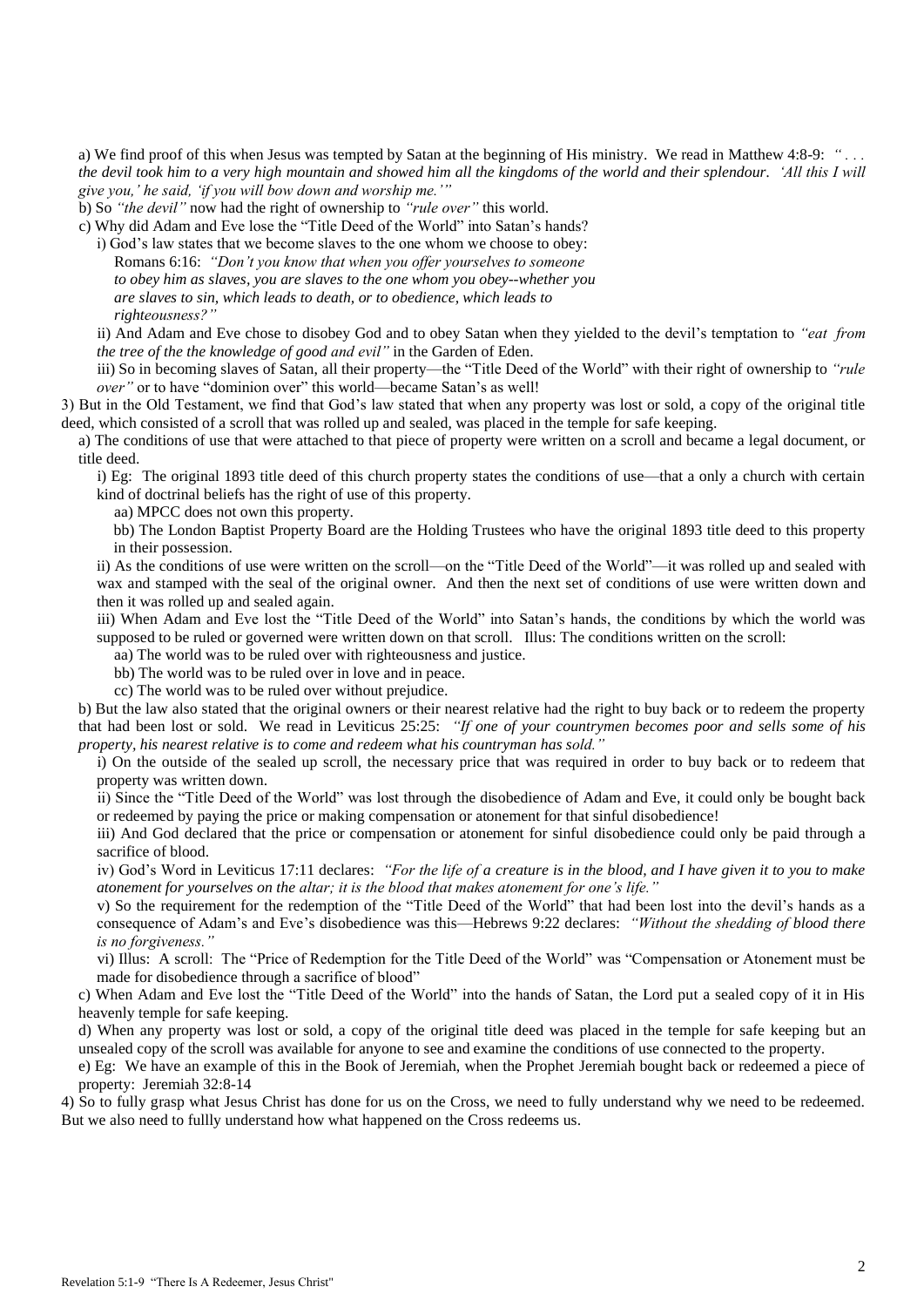#### **II. We Need To Understand How What Happened On The Cross Redeems Us**

1) The person who met the requirements to open the sealed copy of the scroll of the "Title Deed of the World" that had been lost into Satan's hands by Adam and Eve would be able to buy it back or to redeem it.

a) But the real challenge was this: "How could the "Title Deed of the World" be bought back or redeemed since all of mankind were now slaves of Satan?"

b) This was the question that was asked in Revelation 5:2 where we see a picture of the scroll of the "Title Deed of the World." And the answer to this question enables us to further understand the whole story of redemption that the Bible tells us from the third chapter of Genesis until the end of the Book of Revelation.

c) We read: Revelation 5:1-2

2) To buy back or to redeem property, according to God's Law, there were certain rules that had to be followed.

a) Certain qualifications had to be met:

i) First of all, you had to either be the original property owner or the nearest relative or kinsman.

ii) Secondly, you had to be able act in redeeming the property.

iii) And thirdly, you had to be willing to pay the price of redemption.

b) If the nearest relative or kinsman of the original property owner met all of these qualifications, they could approach the present owner of the property about buying it back or redeeming it.

i) The present owner, by Law, had to cooperate in allowing the property to be bought back or redeemed by the nearest relative or kinsman of the original property owner.

ii) Then the person who redeemed the property, who was called the Kinsman-Redeemer, went to the temple archives and took the scroll or title deed and began to open its seals, making sure that the conditions which were written on the scroll were the same as those that had been written the unsealed copy and that those conditions were being met.

c) And in accordance to God's law, when a title deed was bought back or redeemed, everything connected with that property was redeemed as well!

i) Eg: In the Book of Ruth, we find that Boaz, who was a blood relative of Elimelech who had died, bought back or redeemed Elimelech's property.

ii) But because Ruth was connected with Elimelech's property—being Elimelech's daughter-in-law—when Boaz redeemed Elimelech's property, he also got Ruth along with the property. We read: Ruth 4:1-6

iii) The first elgible relative in the blood line who could redeem the property chose not to do so. But then Boaz chose to redeem Elimelech's property not because he wanted the property, but because he wanted what was connected with Elimelech's property—Ruth, who Boaz loved!

d) In buying back or redeeming the "Title Deed of the World" with the right of ownership to *"rule over"* or to have "dominion over" this world, it was therefore important to find a kinsman-redeemer who loved mankind since in redeeming the "Title Deed of the World" the kinsman-redeemer would also redeem what was connected to that property, which was all of mankind.

3) So who could buy back or redeem the "Title Deed of the World?"

a) In the vision that the Apostle John was given, we read in Revelation 5 where someone was found who was *"able to open the scroll and its seven seals"*

i) Revelation 5:2-5

ii) *"the Lion of the tribe of Judah"* is Jesus Christ!

b) Jesus Christ met all the qualifications that were necessary to redeem the scroll:

i) First of all, Jesus Christ was the nearest relative or kinsman of mankind because even though He was fully divine, He was born of the virgin Mary and was fully human and was therefore mankind's kinsman.

ii) Secondly, Jesus Christ was able to act on our behalf. He started a new genealogical line of those who are "born of the Spirit" since He was conceived by the Holy Spirit through the virgin Mary.

aa) And since He was not a direct descendant of Adam, Jesus Christ did not inherit Adam's sinful nature and come under Satan's ownership as part of the property that was connected to the "Title Deed of the World."

bb) And even though Jesus Christ was tempted in every way just as we are, He did not commit any sin up to the time that He went to the Cross. So He never became a slave of Satan through disobedience to God.

iii) And thirdly, Jesus Christ was willing to pay the price in order to buy back or to redeem the "Title Deed of the World". aa) That price of redemption was the sacrifice of His own blood, which was a holy sacrifice, that would make compensation or atonement for mankind's sinful disobedience to God.

bb) The Apostle Peter reminds us in 1 Peter 1:18-19: *"For you know that it was not with perishable things such as silver or gold that you were redeemed from the empty way of life handed down to you from your forefathers, but with the precious blood of Christ, a lamb without blemish or defect."*